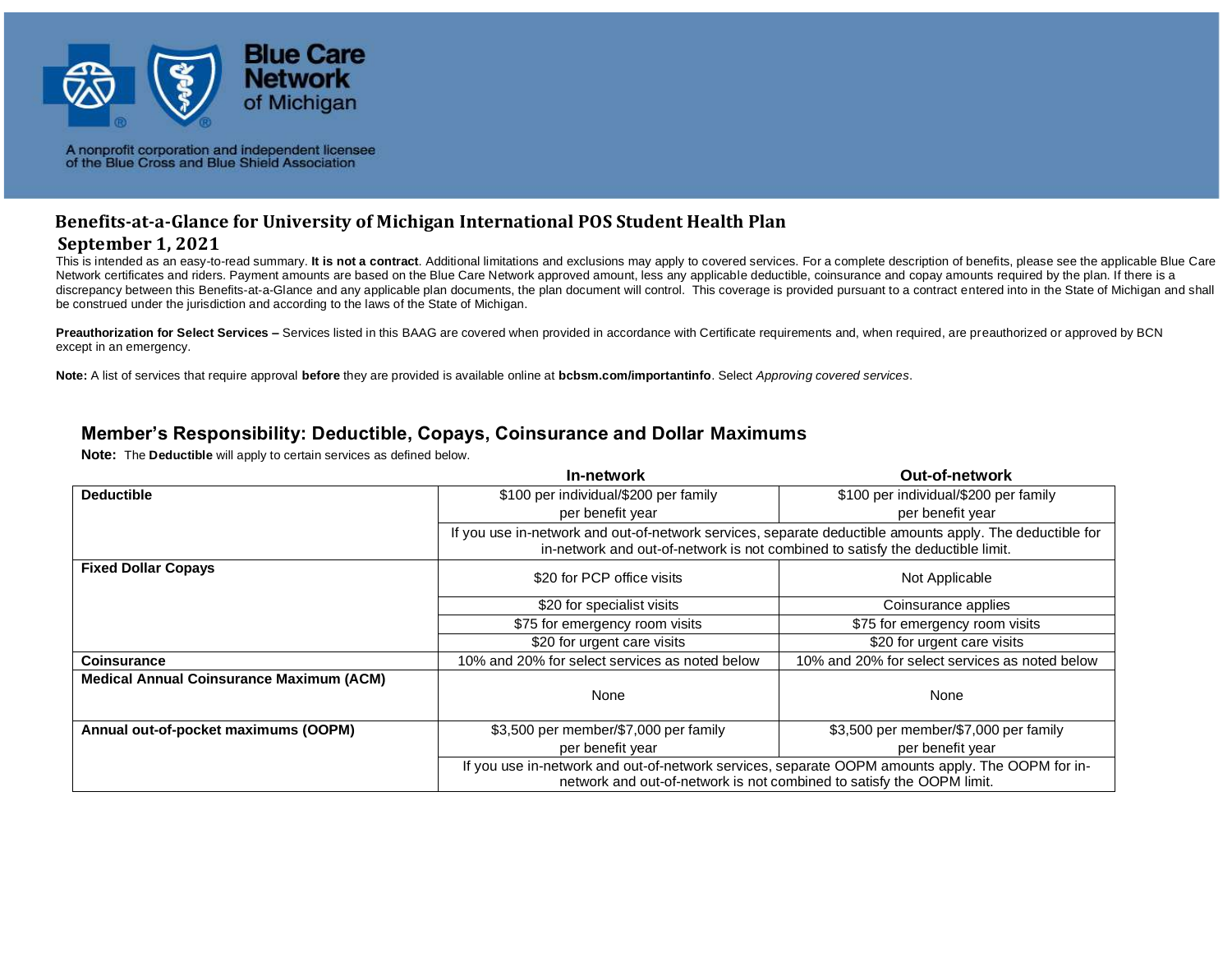

#### **Preventive Services – as defined by the Affordable Care Act and included in your Benefit Document**

|                                           | In-network        | <b>Out-of-network</b>                                                |
|-------------------------------------------|-------------------|----------------------------------------------------------------------|
| Health Maintenance Exam                   | Covered $-100\%$  | Covered – 20% coinsurance of the approved<br>amount after deductible |
| Annual Gynecological Exam                 | Covered $-100\%$  | Covered – 20% coinsurance of the approved<br>amount after deductible |
| Pap Smear Screening                       | Covered $-100\%$  | Covered – 20% coinsurance of the approved<br>amount after deductible |
| Well-Baby and Child Care                  | Covered $-100\%$  | Covered – 20% coinsurance of the approved<br>amount after deductible |
| Immunizations – pediatric and adult       | Covered - 100%    | Covered – 20% coinsurance of the approved<br>amount after deductible |
| Prostate Specific Antigen (PSA) Screening | $Covered - 100\%$ | Covered – 20% coinsurance of the approved<br>amount after deductible |
| Routine Colonoscopy                       | Covered $-100\%$  | Covered – 20% coinsurance of the approved<br>amount after deductible |
| Mammography Screening                     | Covered $-100\%$  | Covered – 20% coinsurance of the approved<br>amount after deductible |
| <b>Voluntary Female Sterilization</b>     | Covered $-100\%$  | Covered – 20% coinsurance of the approved<br>amount after deductible |
| Breast Pumps (DME guidelines apply.)      | Covered $-100\%$  | Not applicable                                                       |
| <b>Maternity Pre-Natal Care</b>           | Covered $-100\%$  | Covered – 20% coinsurance of the approved<br>amount after deductible |

#### **Physician Office Services**

| PCP Office Visits – Note: Applicable cost sharing applies when<br>other services are received in the office.         | Covered $-$ \$20 copay                | Not Applicable                                                       |
|----------------------------------------------------------------------------------------------------------------------|---------------------------------------|----------------------------------------------------------------------|
| Medical Online Visits                                                                                                | Covered - \$20 copay                  | Covered - 20% coinsurance of the approved<br>amount after deductible |
| Consulting Specialist Care - Note: Applicable cost sharing<br>applies when other services are received in the office | Covered - \$20 copay after deductible | Covered – 20% coinsurance of the approved<br>amount after deductible |

#### **Emergency Medical Care**

| Hospital Emergency Room | Covered – \$75 copay; waived if admitted | Covered – \$75 copay; waived if admitted |
|-------------------------|------------------------------------------|------------------------------------------|
| Urgent Care Center      | Covered – \$20 copay after deductible    | Covered – \$20 copay after deductible    |
| Ambulance Services      | Covered – 100% after deductible          | Covered – 100% after deductible          |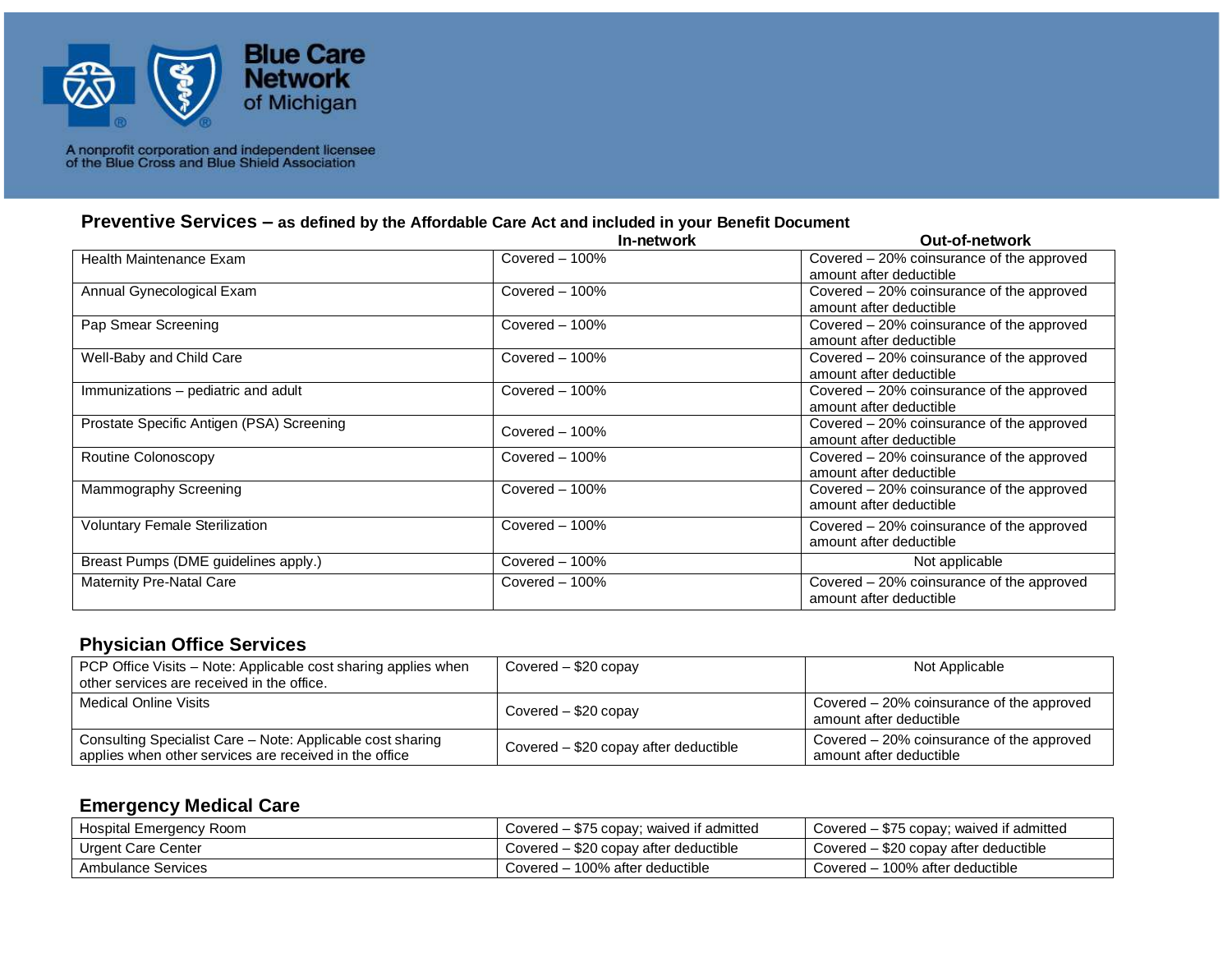

| <b>Diagnostic Services</b>                   | In-network                                                             | <b>Out-of-network</b>                                                |
|----------------------------------------------|------------------------------------------------------------------------|----------------------------------------------------------------------|
| Laboratory and Pathology Tests               | Lab and path is covered in full for both in-network and out-of-network |                                                                      |
| Diagnostic Tests and X-rays                  | Covered - 10% coinsurance after deductible                             | Covered - 20% coinsurance of the approved<br>amount after deductible |
| High Technology Imaging (MRI, MRA, CAT, PET) | Covered – 10% coinsurance after deductible                             | Covered - 20% coinsurance of the approved<br>amount after deductible |
| Radiation Therapy - inpatient                | Covered - 10% coinsurance after deductible                             | Covered - 20% coinsurance of the approved<br>amount after deductible |

#### **Maternity Services Provided by a Physician**

| Postnatal Care. See Preventive Services section for routine<br><b>Prenatal Care</b> | Covered - \$20 copay                                                                                                                     | Covered – 20% coinsurance of the approved<br>amount after deductible                                                 |
|-------------------------------------------------------------------------------------|------------------------------------------------------------------------------------------------------------------------------------------|----------------------------------------------------------------------------------------------------------------------|
| Delivery and Nursery Care                                                           | Covered – 10% coinsurance after deductible<br>for professional services; see Hospital Care for<br>facility charges. Well newborn nursery | Covered – 20% coinsurance of the approved<br>amount after deductible for professional<br>services; see Hospital Care |
|                                                                                     | care covered 100%.                                                                                                                       | for facility charges                                                                                                 |

#### **Hospital Care**

| Inpatient hospital – facility                  | Covered - \$150 copay after deductible per<br>admission; unlimited days | Covered – 20% coinsurance of the approved<br>amount after deductible; unlimited days |
|------------------------------------------------|-------------------------------------------------------------------------|--------------------------------------------------------------------------------------|
| Inpatient hospital - professional              | Covered – 10% coinsurance after deductible                              | Covered – 20% coinsurance of the approved<br>amount after deductible                 |
| Outpatient Surgery – facility and professional | Covered – 10% coinsurance after deductible                              | Covered – 20% coinsurance of the approved<br>amount after deductible                 |

#### **Alternatives to Hospital Care**

| Skilled Nursing Care - facility; unlimited days   | Covered – \$150 copay after deductible per<br>admission | Covered – 20% coinsurance of the approved<br>amount after deductible |
|---------------------------------------------------|---------------------------------------------------------|----------------------------------------------------------------------|
| Hospice Care – inpatient facility; unlimited days | Covered – \$150 copay after deductible per<br>admission | Covered – 20% coinsurance of the approved<br>amount after deductible |
| Home Health Care                                  | Covered – 10% coinsurance after deductible              | Covered – 20% coinsurance of the approved<br>amount after deductible |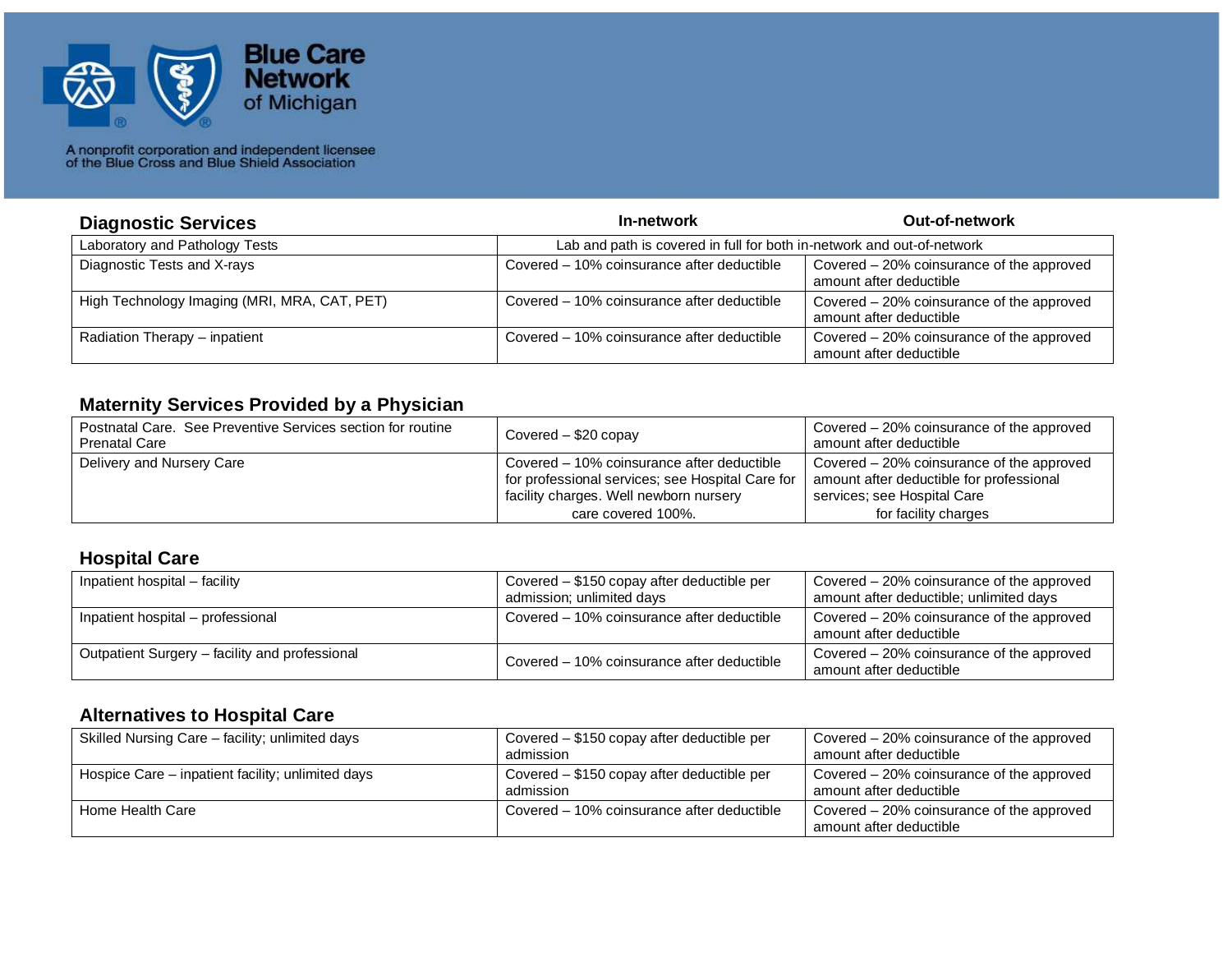

| <b>Surgical Services</b>                                                                             | In-network                                 | <b>Out-of-network</b>                                                |
|------------------------------------------------------------------------------------------------------|--------------------------------------------|----------------------------------------------------------------------|
| Surgery - includes all related surgical services and anesthesia.                                     | Covered – 10% coinsurance after deductible | Covered – 20% coinsurance of the approved<br>amount after deductible |
| Voluntary Male Sterilization - See Preventive Services section for<br>voluntary female sterilization | Covered – 10% coinsurance after deductible | Covered – 20% coinsurance of the approved<br>amount after deductible |
| Elective Abortion                                                                                    | Covered – 10% coinsurance                  | Covered – 10% coinsurance                                            |
| Human Organ Transplants                                                                              | Covered – 10% coinsurance after deductible | Covered – 20% coinsurance of the approved<br>amount after deductible |
| Reduction mammoplasty                                                                                | Covered – 10% coinsurance after deductible | Covered – 20% coinsurance of the approved<br>amount after deductible |
| Male Mastectomy                                                                                      | Covered – 10% coinsurance after deductible | Covered – 20% coinsurance of the approved<br>amount after deductible |
| Temporomandibular Joint Syndrome                                                                     | Covered – 10% coinsurance after deductible | Covered – 20% coinsurance of the approved<br>amount after deductible |
| <b>Orthognathic Surgery</b>                                                                          | Covered – 10% coinsurance after deductible | Covered – 20% coinsurance of the approved<br>amount after deductible |
| Weight Reduction Procedures (subject to medical criteria) -<br>Limited to one procedure per lifetime | Covered – 10% coinsurance after deductible | Covered – 20% coinsurance of the approved<br>amount after deductible |

#### **Behavioral Health**

| Inpatient Mental Health Care - facility                | Covered - \$150 copay after deductible per<br>admission | Covered - 20% coinsurance of the approved<br>amount after deductible |
|--------------------------------------------------------|---------------------------------------------------------|----------------------------------------------------------------------|
| Inpatient Substance Use Disorder - facility            | Covered – \$150 copay after deductible per<br>admission | Covered - 20% coinsurance of the approved<br>amount after deductible |
| Outpatient Mental Health Care - includes online visits | Covered - \$20 copay                                    | Covered - 20% coinsurance of the approved<br>amount after deductible |
| Outpatient Substance Use Disorder                      | Covered - \$20 copay                                    | Covered - 20% coinsurance of the approved<br>amount after deductible |

## **Autism Spectrum Disorders, Diagnoses and Treatment**

| Applied behavioral analyses (ABA) treatment                                                                                                                                                                            | Covered $-$ \$20 copay                                                        | Covered – 20% coinsurance of the approved<br>amount after deductible          |
|------------------------------------------------------------------------------------------------------------------------------------------------------------------------------------------------------------------------|-------------------------------------------------------------------------------|-------------------------------------------------------------------------------|
| Outpatient physical therapy, speech therapy, occupational therapy,<br>nutritional counseling for autism spectrum disorder through age 18.<br>Unlimited visits for PT/OT/ST with autism spectrum disorder<br>diagnosis. | Covered – \$20 copay after deductible                                         | Covered – 20% coinsurance of the approved<br>amount after deductible          |
| Other covered services, including mental health services, for<br>Autism Spectrum Disorder                                                                                                                              | See your outpatient mental health benefit and<br>medical office visit benefit | See your outpatient mental health benefit<br>and medical office visit benefit |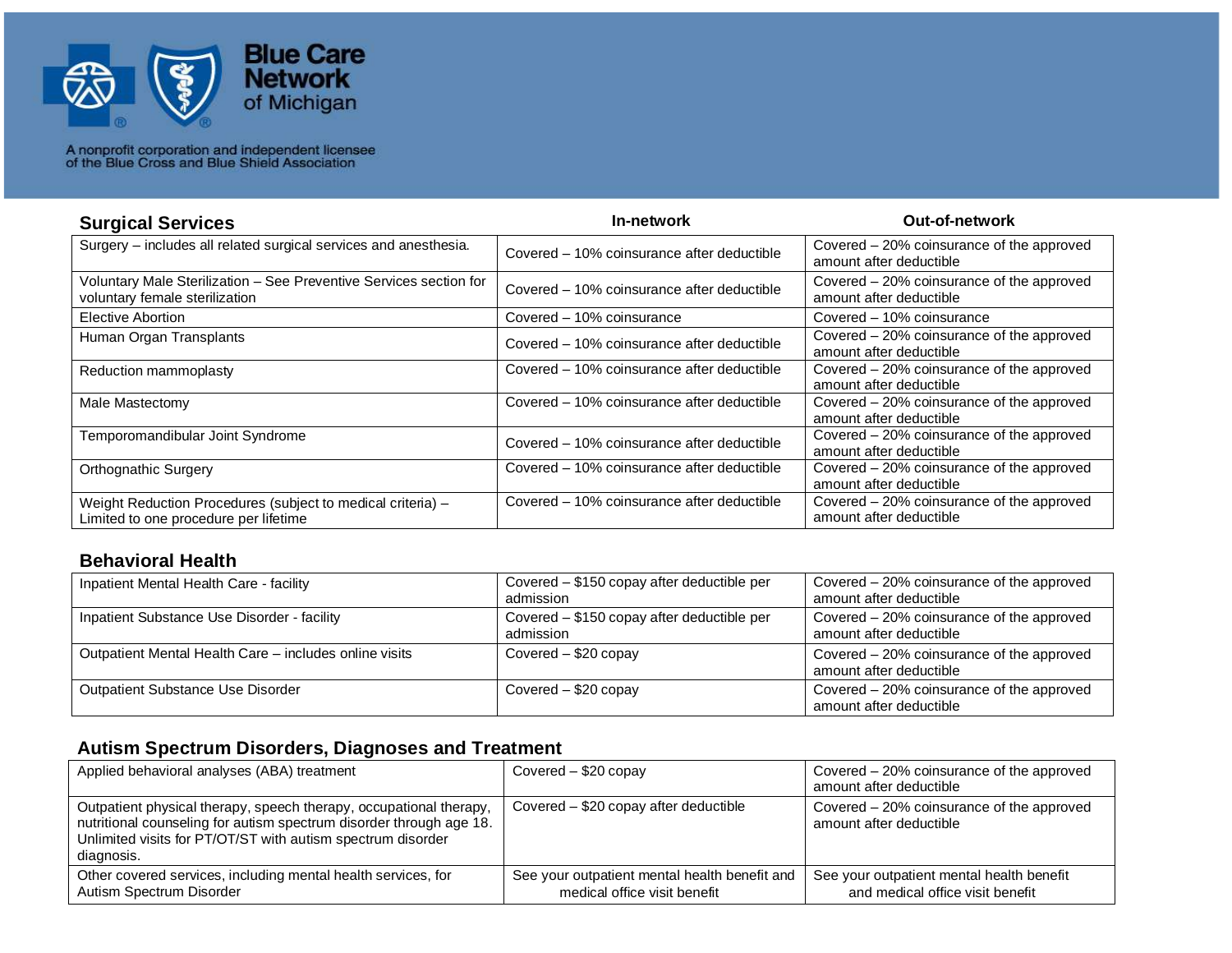

| <b>Other Services</b>                                                                                                                  | In-network                                                                                                                                                | <b>Out-of-network</b>                                                                           |
|----------------------------------------------------------------------------------------------------------------------------------------|-----------------------------------------------------------------------------------------------------------------------------------------------------------|-------------------------------------------------------------------------------------------------|
| Allergy Testing and Therapy                                                                                                            | Covered – 10% coinsurance after deductible                                                                                                                | Covered - 20% coinsurance of the approved<br>amount after deductible                            |
| Allergy Injections                                                                                                                     | Covered – 10% coinsurance after deductible                                                                                                                | Covered - 20% coinsurance of the approved<br>amount after deductible                            |
| Chiropractic Spinal Manipulation                                                                                                       | Covered - \$20 copay after deductible;<br>unlimited visits                                                                                                | Covered - 20% coinsurance of the approved<br>amount after deductible;<br>unlimited visits       |
| Outpatient Physical, Speech and Occupational Therapy including<br>habilitative services                                                | Covered - \$20 copay after deductible<br>unlimited visits                                                                                                 | Covered – 20% coinsurance of the approved<br>amount after deductible;<br>unlimited visits       |
| Infertility Counseling and Treatment (excluding In-vitro fertilization)                                                                | Covered – 10% coinsurance after deductible<br>on all associated costs                                                                                     | Covered – 20% coinsurance of the approved<br>amount after deductible<br>on all associated costs |
| Durable Medical Equipment (DME)                                                                                                        | Covered - 10% coinsurance after deductible through BCN Vendor                                                                                             |                                                                                                 |
| Prosthetic and Orthotic Appliances (P&O)                                                                                               | Covered - 10% coinsurance after deductible through BCN Vendor                                                                                             |                                                                                                 |
| <b>Diabetic Supplies</b>                                                                                                               | Covered - 10% coinsurance after deductible through BCN Vendor                                                                                             |                                                                                                 |
| Routine Adult Vision Exam                                                                                                              | Covered - \$20 copay                                                                                                                                      | Covered - 20% coinsurance                                                                       |
|                                                                                                                                        | Limited to: 2 vision exams per Member per Benefit Year and one office visit for the fitting of<br>prescription contact lenses per Member per Benefit Year |                                                                                                 |
| Hearing aid                                                                                                                            | Covered - 10% coinsurance after deductible                                                                                                                | Covered - 20% coinsurance of the approved<br>amount after deductible                            |
|                                                                                                                                        |                                                                                                                                                           | Limited to one hearing aid per ear every 6-24 month consecutive period per benefit year         |
| Transplant Services - eligible travel and lodging for initial<br>transplant surgery – member must submit receipts for<br>reimbursement | \$10,000 limit<br>Max payable \$50 per night for lodging for recipient<br>Max payable \$50 per night for lodging per companion                            |                                                                                                 |
| Injuries due to intercollegiate sports                                                                                                 | Not covered                                                                                                                                               |                                                                                                 |
| Intramural and club sports                                                                                                             | Covered - applicable cost share applies based on the service and location of the service                                                                  |                                                                                                 |
| Acupuncture in lieu of anesthesia                                                                                                      | Not covered                                                                                                                                               |                                                                                                 |
| <b>Out-of-Country Services</b>                                                                                                         | applies                                                                                                                                                   | Covered regardless if the country has socialized medicine. Applicable in-network cost sharing   |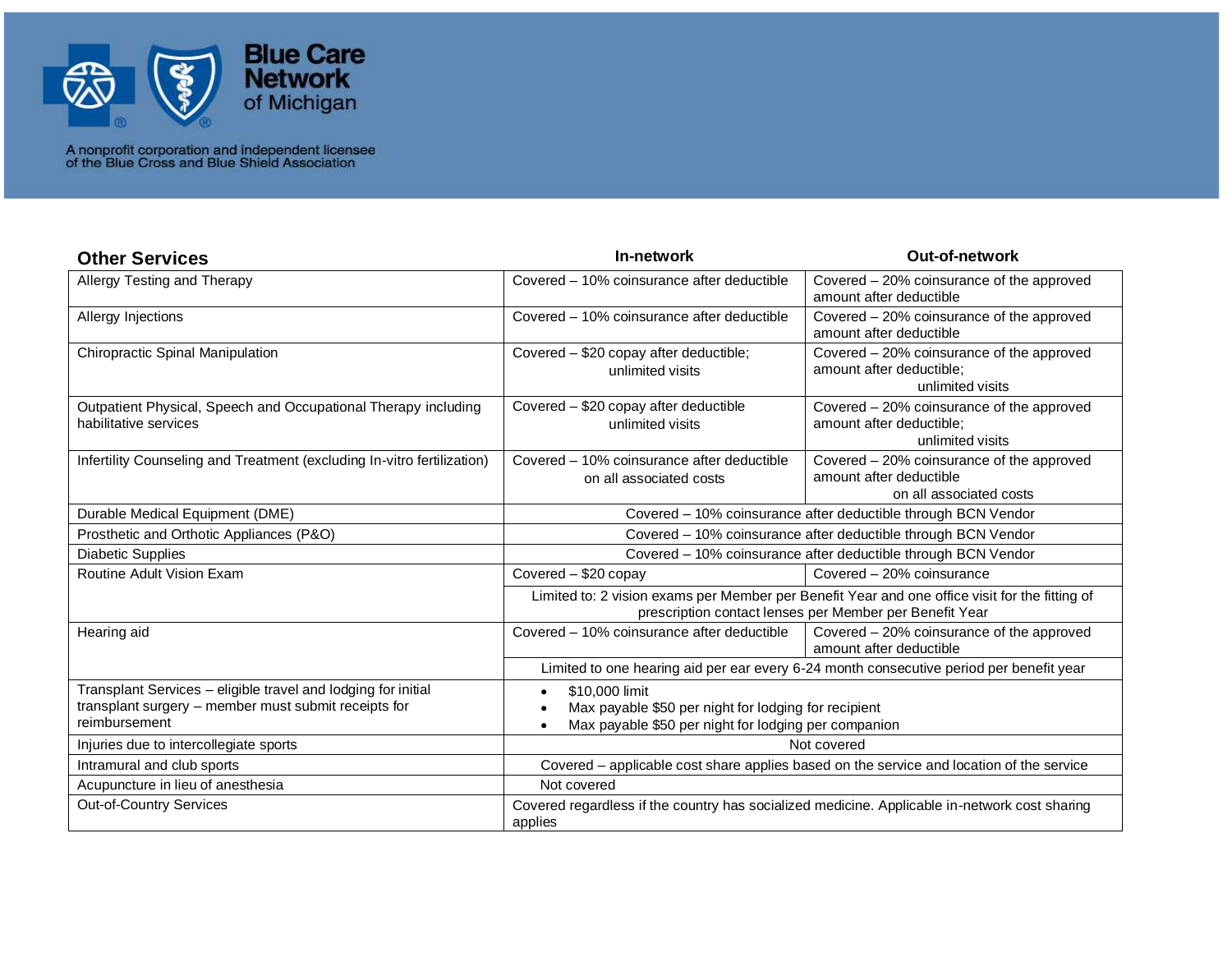

| <b>Prescription Drugs</b>                       | In-network                                                                                                                                                                                                                                                                                                                                                                                                | <b>Out-of-network</b> |
|-------------------------------------------------|-----------------------------------------------------------------------------------------------------------------------------------------------------------------------------------------------------------------------------------------------------------------------------------------------------------------------------------------------------------------------------------------------------------|-----------------------|
| Prescription Drugs - 30-day supply              | Custom Select Drug List: Tier 1A - 10%<br>coinsurance, Tier 1B - 10% coinsurance, Tier<br>$2 - 10\%$ coinsurance, Tier $3 - 10\%$<br>coinsurance, Tier 4-10% coinsurance, Tier 5-<br>10% coinsurance                                                                                                                                                                                                      |                       |
|                                                 | Drugs for the treatment of Sexual Dysfunction, Cough & Cold and prenatal vitamins -<br>10% Coinsurance                                                                                                                                                                                                                                                                                                    |                       |
|                                                 | Preventive Drugs including female contraceptives are covered in full for Generic and<br>Single Source Brand names on the Custom Select Drug List. Multi-Source Brands are<br>not covered.<br>Drugs for Weight loss, Compounds and Select High Abuse Drugs are not covered.<br>Specialty drugs are covered only when obtained from a pharmacy in the BCN Exclusive<br>Pharmacy Network for Specialty Drugs |                       |
| 90-day Retail and Mail Order Prescription Drugs | Not covered                                                                                                                                                                                                                                                                                                                                                                                               | Not covered           |

#### **Pediatric vision**

| Eye Exam – Limited to once per calendar year through the last day of<br>the year in which an individual turns age 19.                                                                     |              |                                     |
|-------------------------------------------------------------------------------------------------------------------------------------------------------------------------------------------|--------------|-------------------------------------|
| Prescription Glasses – Frames (chosen from a select collection) and<br>lenses are covered once in a calendar year through the last day of<br>the year in which an individual turns age 19 | Covered-100% | Covered-100% of the approved amount |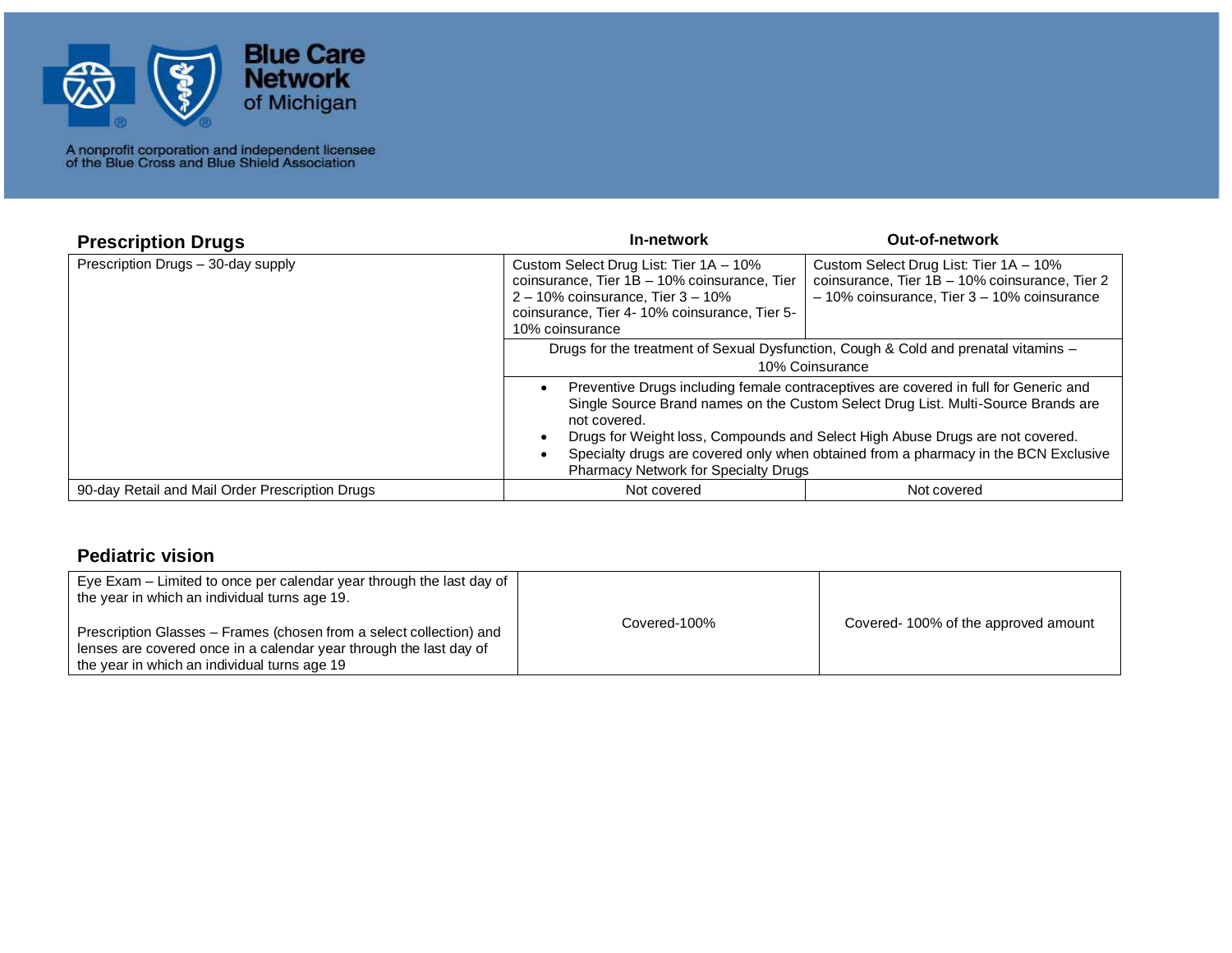

#### **Pediatric dental**

| Pediatric dental - Administered by Blue Cross Blue Shield of<br>Michigan. For benefit questions call the dental customer service<br>number on the back of your card.                                                                                                                       | <b>Blue Dental PPO dentists</b>                                                       | <b>Blue Par Select and</b><br>nonparticipating dentists           |  |
|--------------------------------------------------------------------------------------------------------------------------------------------------------------------------------------------------------------------------------------------------------------------------------------------|---------------------------------------------------------------------------------------|-------------------------------------------------------------------|--|
|                                                                                                                                                                                                                                                                                            | To find a PPO dentist near you, please visit mibluedentist.com or call 1-888-826-8152 |                                                                   |  |
| Dental deductible                                                                                                                                                                                                                                                                          | \$25 per member/\$75 per contract deductible<br>per calendar year                     | \$25 per member/\$75 per contract deductible<br>per calendar year |  |
| Dental out-of-pocket maximum -- applies to deductible and<br>coinsurance amounts for covered dental services provided by Blue<br>Dental PPO dentists. It does not apply to charges that exceed our<br>approved PPO fee, services provided by non-PPO dentists or non-<br>covered services. | \$350 per member/ \$700 per contract per<br>calendar year                             | Not applicable                                                    |  |
| <b>Class I –</b> Diagnostic and preventive services like oral exams,<br>cleanings, fluoride, bitewing X-rays and sealants                                                                                                                                                                  | Covered – 100% of the approved amount                                                 | Covered – 100% of the approved amount                             |  |
| <b>Class II - Basic services like fillings, full-mouth X-rays, non-surgical</b><br>endodontic and periodontic treatments and extractions of non-<br>impacted teeth                                                                                                                         | Covered – 80% of the approved amount after<br>dental deductible                       | Covered – 80% of the approved amount after<br>dental deductible   |  |
| <b>Class III - Major services like crowns, surgical endodontic and</b><br>periodontic treatments, oral surgery and dentures                                                                                                                                                                | Covered – 50% of approved amount after<br>dental deductible                           | Covered - 50% of the approved amount after<br>dental deductible   |  |
| <b>Orthodontic Services</b>                                                                                                                                                                                                                                                                | Covered – 50% of approved amount                                                      | Covered – 50% of approved amount                                  |  |
|                                                                                                                                                                                                                                                                                            | Lifetime maximum limit of \$1,000                                                     |                                                                   |  |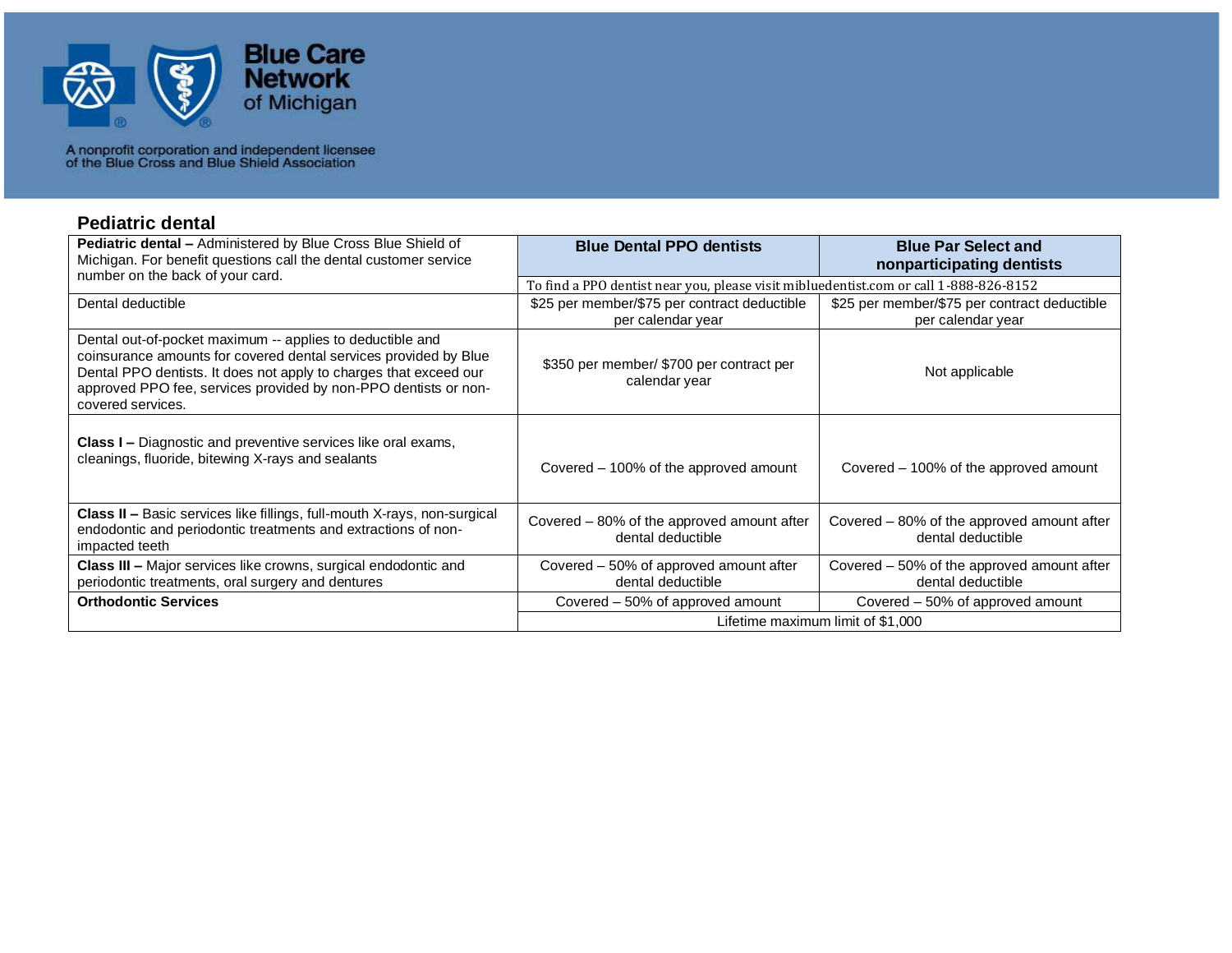

### **U-M INTERNATIONAL STUDENT AND SCHOLAR HEALTH PLAN 00287637 Effective Date: 09/01/2021**

#### Dental Coverage

This is intended as an easy-to-read summary and provides only a general overview of your benefits. It is not a contract. Additional limitations and exclusions may apply. Payment amounts are based on BCBSM's approved amount, less any applicable deductible and/or copay. For a complete description of benefits please see the applicable BCBSM certificates and riders, if your group is underwritten. If your group is self-funded, please see any other plan documents your group uses. If there is a discrepancy between this Benefits-at-a-Glance and any applicable plan document, the plan document will control.

#### **Network access information**

With Blue Dental PPO, members can choose any licensed dentist anywhere. However, they'll save the most money when they choose a dentist who is a member of the Blue Dental PPO network.<sup>1</sup>

**Blue Dental PPO network-** Blue Dental members have unmatched access to PPO dentists through the Blue Dental PPO network, which offers more than 438,000 dentist locations<sup>2</sup> nationwide. PPO dentists agree to accept our approved amount as full payment for covered services - members pay only their applicable coinsurance and deductible amounts. Members also receive discounts on noncovered services when they use PPO dentists (in states where permitted by law). To find a PPO dentist near you, please visit **mibluedentist.com** or call **1-888-826-8152.**

*<sup>1</sup>Blue Dental uses the Dental Network of America (DNoA) Preferred Network for its dental plans.*

*<sup>2</sup>A dentist location is any place a member can see a dentist to receive high-quality dental care. For example, one dentist practicing in two offices would be two dentist locations.*

**Blue Par SelectSM arrangement**- Most non-PPO dentists accept our Blue Par Select arrangement, which means they participate with the Blues on a "per claim" basis. Members should ask their dentists if they participate with BCBSM before every treatment. Blue Par Select dentists accept our approved amount as full payment for covered services - members pay only applicable coinsurance and deductibles. To find a dentist who may participate with BCBSM, please visit **mibluedentist.com.**

**Note:** Members who go to nonparticipating dentists are responsible for any difference between our approved amount and the dentist's charge.

| <b>Eligibility information</b> |                                                                                                                                                                                                                                                                                 |
|--------------------------------|---------------------------------------------------------------------------------------------------------------------------------------------------------------------------------------------------------------------------------------------------------------------------------|
| <b>Member</b>                  | <b>Eligibility Criteria</b>                                                                                                                                                                                                                                                     |
| <b>Dependents</b>              | • Subscriber's legal spouse<br>• Dependent children: related to you by birth, marriage, legal adoption or legal guardianship; eligible for dental<br>coverage through the end of the calendar year in which they turn age 26, provided all eligibility requirements<br>are met. |